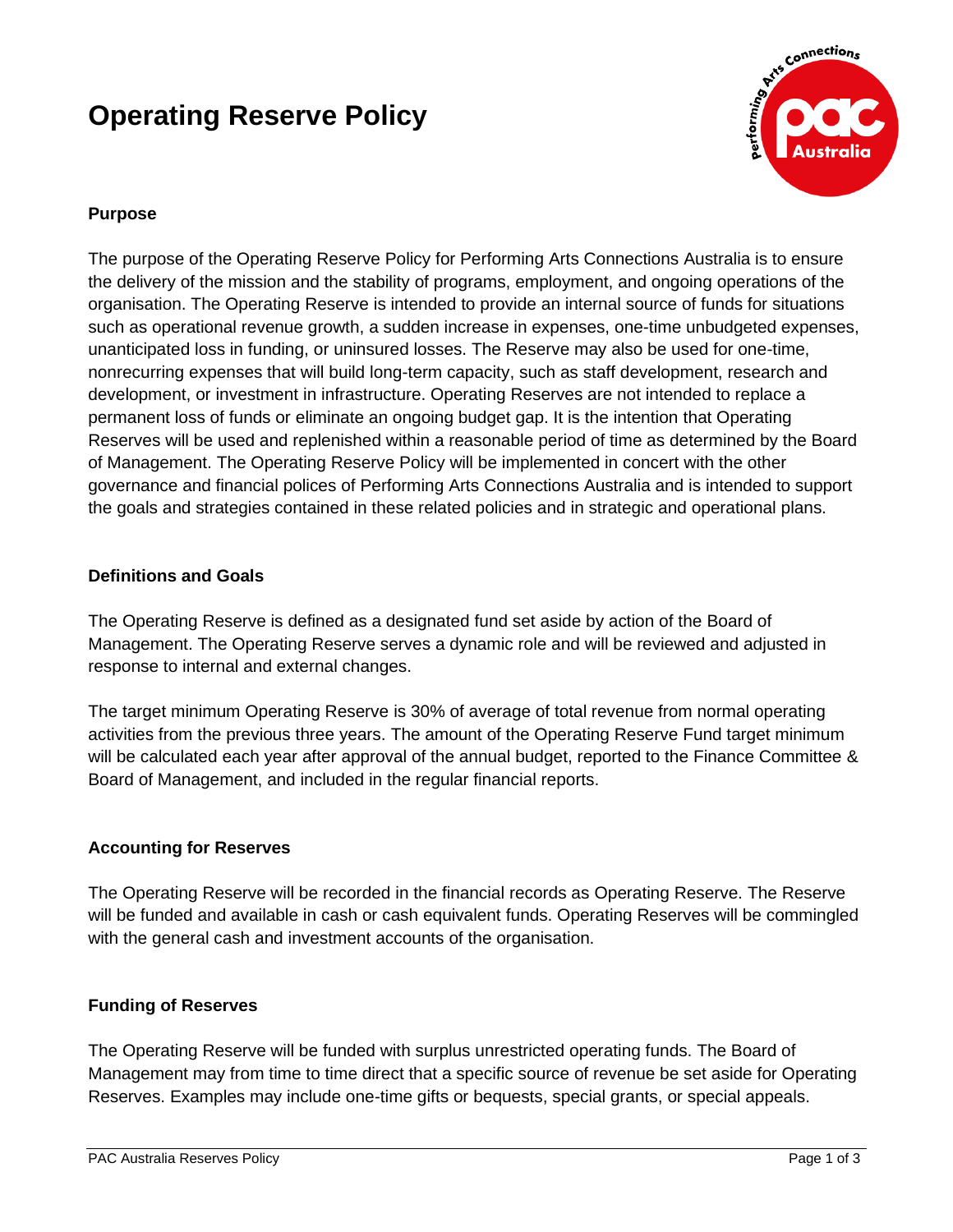## **Use of Reserves**

Use of the Operating Reserves requires three steps:

## **1. Identification of appropriate use of Operating Reserves.**

The Executive Director and staff will identify the need for access to reserve funds and confirm that the use is consistent with the purpose of the reserves as described in this Policy. This step requires analysis of the reason for the shortfall, the availability of any other sources of funds before using reserves, and evaluation of the time period that the funds will be required and replenished.

#### **2. Authority to use operating reserves**

The Executive Director will submit a request to use Operating Reserves to the Finance Committee of the Board of Management. The request will include the analysis and determination of the use of funds and plans for replenishment. The organisation's goal is to replenish the funds used within the shortest time possible and restore the Operating Reserve Fund to the target minimum amount. The Finance Committee will recommend the request to the Board of Directors.

#### **3. Reporting and monitoring.**

The Executive Director is responsible for ensuring that the Operating Reserve is maintained and used only as described in this Policy. Upon approval for the use of funds from the Operating Reserve, the Executive Director will maintain records of the use of funds and plan for replenishment. He/she will provide regular reports to the Finance Committee/Board of Management of progress to restore the Fund to the target minimum amount.

## **Relationship to Other Policies**

Performing Arts Connections Australia shall maintain the following board approved policies, which may contain provisions that affect the creation, sufficiency, and management of the Operating Reserve Fund.

- Financial Policies and Procedures
- Investment Policy
- Credit Card Policy

#### **Review of Policy**

This Policy will be reviewed every other year from 2020, at minimum, by the Finance Committee, or sooner if warranted by internal or external events or changes. Changes to the Policy will be recommended by the Finance Committee to the Board of Management.